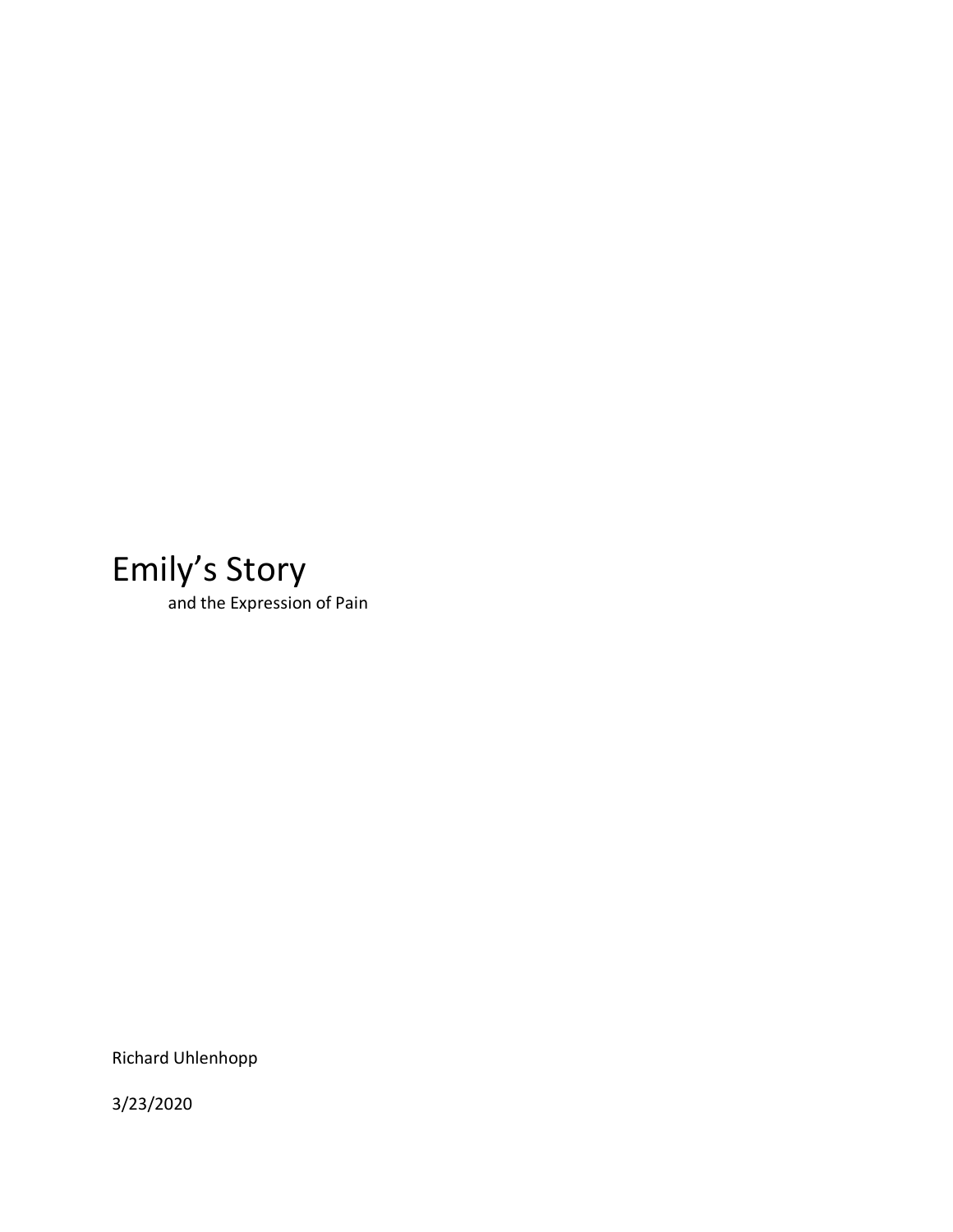Emily Johnson-Pars was a painter. She had other titles, mostly mom and Line Manager at GOMACO manufacturing, but her deepest self wanted to be known as a painter. Not that she wanted to be famous, to be clear. She felt most herself when she was able to slip away for an hour or two, and put a brush to cheap canvas. There her mind could run free, explore a world much outside her own, and capture something as close as her meager skills would let her to what she could imagine. She would often picture herself on a late afternoon in Paris, her brush strokes melting into the warm hum of the city street below. The air would smell of late summer, the trees giving off their vibrant earthy aroma as the retiring sun doused the Parisian rooftops in shades of gold. She could just make out the Eiffel tower if she moved her easel to the left. Emily had tried to recreate this image on her canvas many times, but her brush never seemed to convey the warmth she felt in her mind's eye. She longed to go to Paris, to see if she could find a tiny semblance of the afternoon she imagined. That would never happen, she knew, but it was a nice escape on occasion from the razor blades in her stomach and life in Ida Grove.

Ida Grove was a small town in Western Iowa, home to "The Worldwide Leader in Concrete Paving Technology" GOMACO Corporation. Also, the town had three filling stations, a McDonalds, and a newly remodeled Wal-Mart. Ida Grove could be described as a rather sleepy town, but Emily had spent all her life here. She grew up the daughter of a custodian at the local high school; her mother was a cook at diner on Main Street. She went to community college nearby for a year before taking a job on the line at GOMACO. As is common in construction manufacturing, the corporation's financial stability was closely tied to the success of the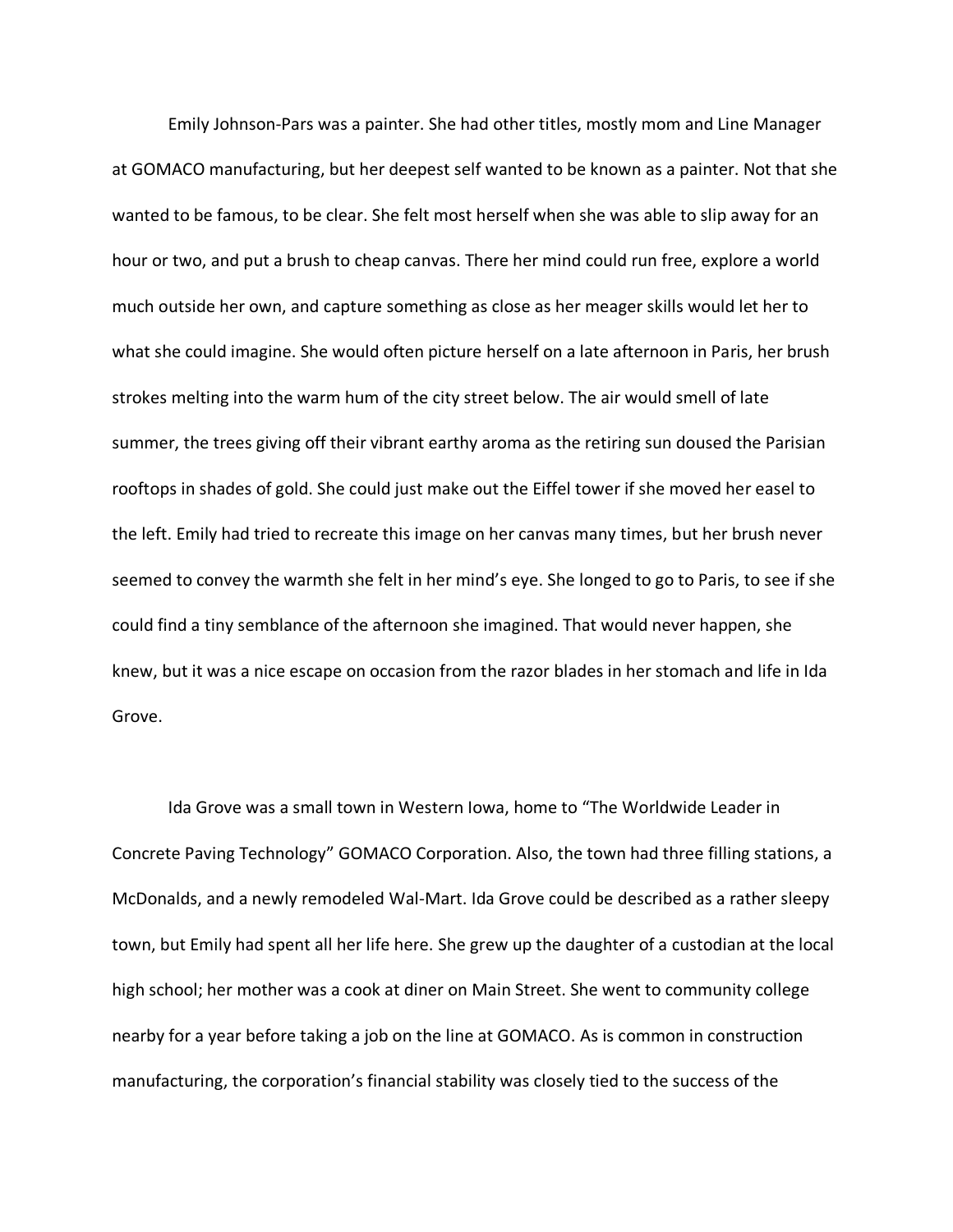economy at large. Every time the rumors of financial instability started, Emily would worry if she would keep her job. Sure, she had worked there for twenty-something years, starting on the line and working her way to line manager, but her boss was an ambitious young man and was always looking to cut costs for the company. As a middle-aged woman with a family, she knew her benefits were a prime target for budget cuts. When the razor blades started limiting her abilities at work she knew it was a matter of time before she was asked to move on.

Her family consisted of her daughter Amelia, her youngest Jacob, and her second husband Jeff. When the razor blades started Amelia was a quiet and inquisitive twelve-year-old, with an unyielding affection for sea turtles. She wanted to be a marine biologist and travel the oceans studying sea turtles. Emily often kidded Amelia that she would have to learn to swim before she could ever go to the ocean. Jacob was a rambunctious five-year-old and was the light in Emily's life. Whenever she had a hard day at work it felt comforting to come home and listen to the shenanigans Jacob had gotten into that day. Emily and Jeff had married a year before having Jacob, she had divorced Amelia's dad years before. If you asked her why, she would say they had a dispute and she had asked him to leave. He had promptly moved out of state when the divorce was finalized. In reality, he had hit her during an argument and she had threatened to contact the police if he stayed in town. Her father had hit her occasionally as well, but she gained a lot of confidence in herself when she started working on the line. As soon as her first-husband hit her she knew she wasn't going to withstand abuse any longer. Those incidents left her with scars, however. At times she had crippling anxiety that the world would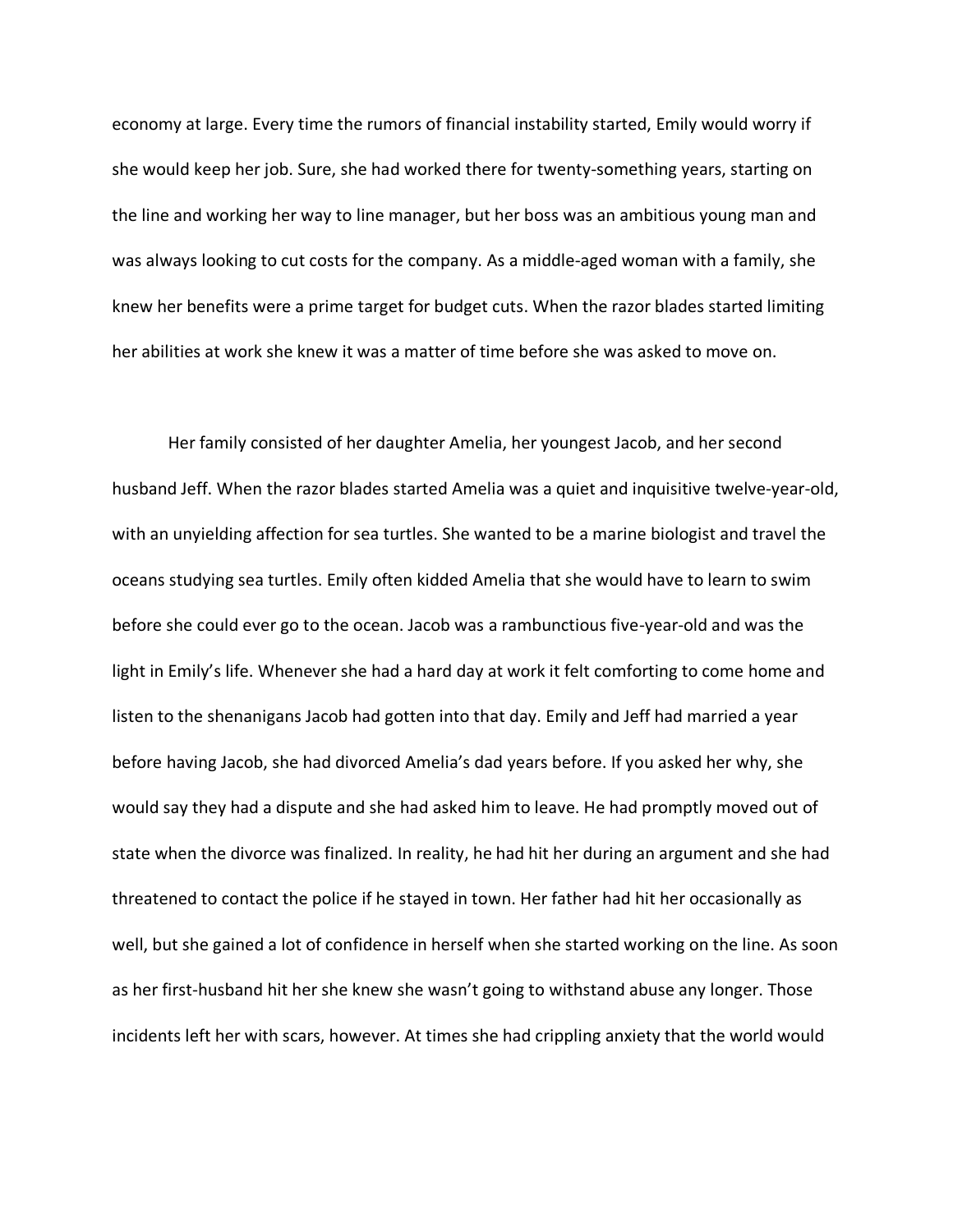take advantage of her, she worked hard at her job to make sure this never happened. Her job was a source of great pride to her, and the pain jeopardized her standing with the company.

The pain started a couple of years after she had her son. She would have initially described it as a heaviness in her pelvis. Over several years this progressed to outright pain, especially with movement. It was part of the reason she was promoted to manager, her old boss knew she was dealing with a lot of pain while assembling parts on the line. The OBGyn that delivered her children convinced her she needed to have a hysterectomy due to uterine fibroids. So she did. She had reservations about having a procedure, she had known other women who had hysterectomies and the recovery seemed very long. She could vaguely remember going under the knife as a child during an episode of appendicitis. All she could remember was the overwhelming anxiety she felt then before she drifted off to sleep, the thought of being completely powerless and unaware of what was happening scared her. Nevertheless, she agreed to do the procedure. The pain never really went away after surgery, but it was different now. It waxed and waned, but at its worst she would tell her husband it was like hot razor blades were shifting around her abdomen. It made her gasp and reach for something nearby when she couldn't distract herself from it. When it wasn't so severe to feel like razor blades, it was constantly present as a dull feeling of discomfort that she could never quite push down to her subconscious. It was difficult for her to describe to people, her mind also pictured it as sharp rocks in her stomach sometimes. It was never enough to make her cry but always sharp enough to bring the pain to the forefront of her consciousness when she tried to distract herself. She could tell that Jeff thought she was being dramatic when this first began,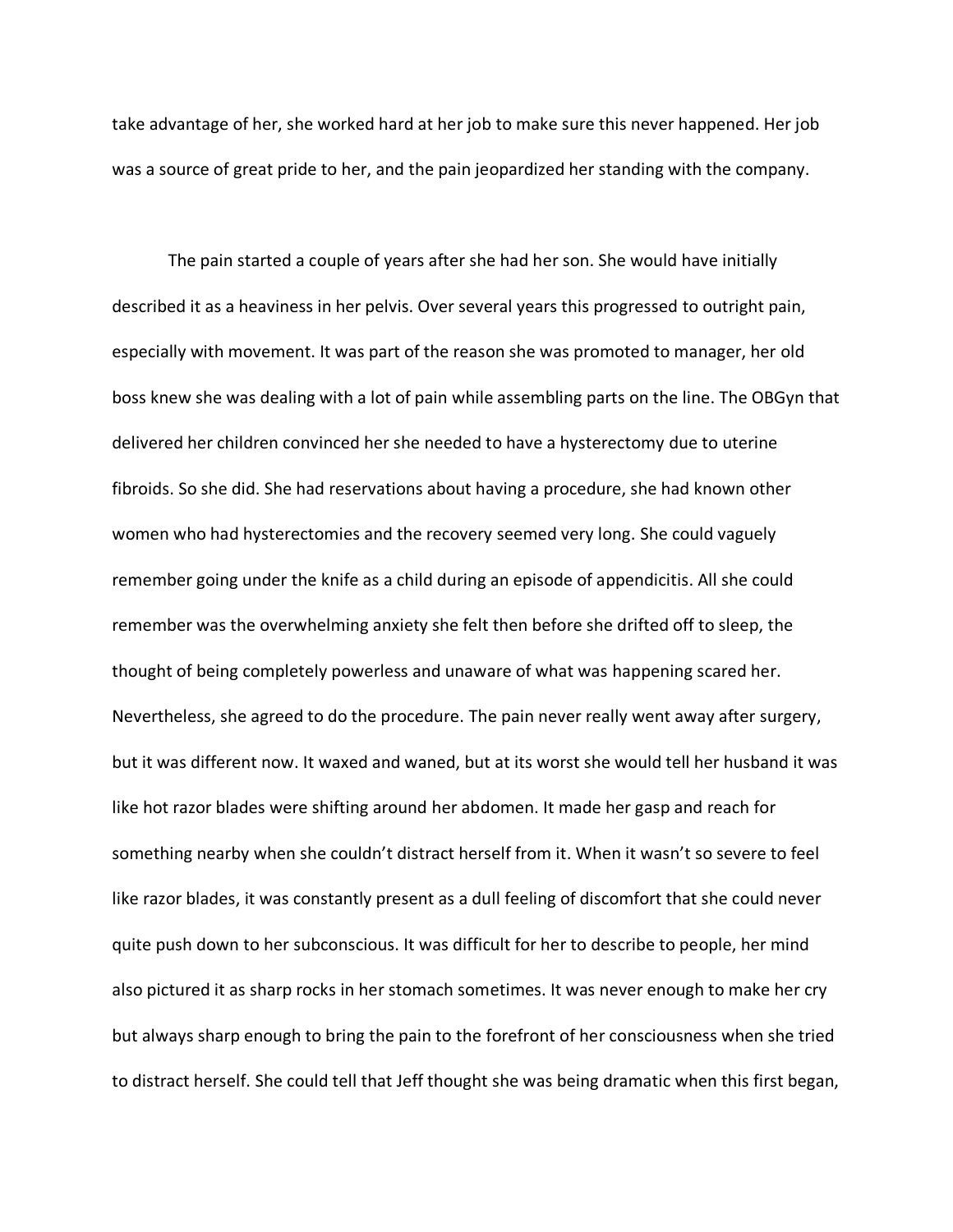but as the months and years wore on, he quietly accepted that this was the new normal of their relationship. She would spend much of her free time in bed, she preferred to be alone. Their relationship continued to distance through the years, however they always made an effort to convey their love for the children. He could not understand how someone could constantly be in the pain she described, and she could not find the words to make him understand. She could not find the words to make anyone understand. Ever since she was a little girl, when her father had belted her for spilling a bowl of cereal, she had a hard time putting her emotions into words she could communicate to others. It was better not to speak about emotions. Painting was her outlet of choice for expression. There was something strong about the visuals she created that spoke to her more than words. She tried painting her pain sometimes, just to express the agony she felt daily. It usually came out as dark, looming and vague figures in the night. Perhaps like a cliff of sharp foreboding rocks that she was to climb, but never reach the top.

The doctor was a short, stout man with trim graying hair fitting for a doctor. He was the primary physician for Ida Grove and the surrounding area. As such he was a busy man, and Emily always felt rushed to explain what she was experiencing when she went to see him. Not that she ever knew the words to describe what was happening to her. The first time she saw the doctor about her pain, he suggested proceeding with a colonoscopy to look for a gastrointestinal issue. He would do the procedure himself. Emily was certain that her pain wasn't from an irritable bowel or some kind of intestinal disease, but at his urging she agreed to the procedure. Nothing abnormal was seen. Next, she got a CT scan of her abdomen. Again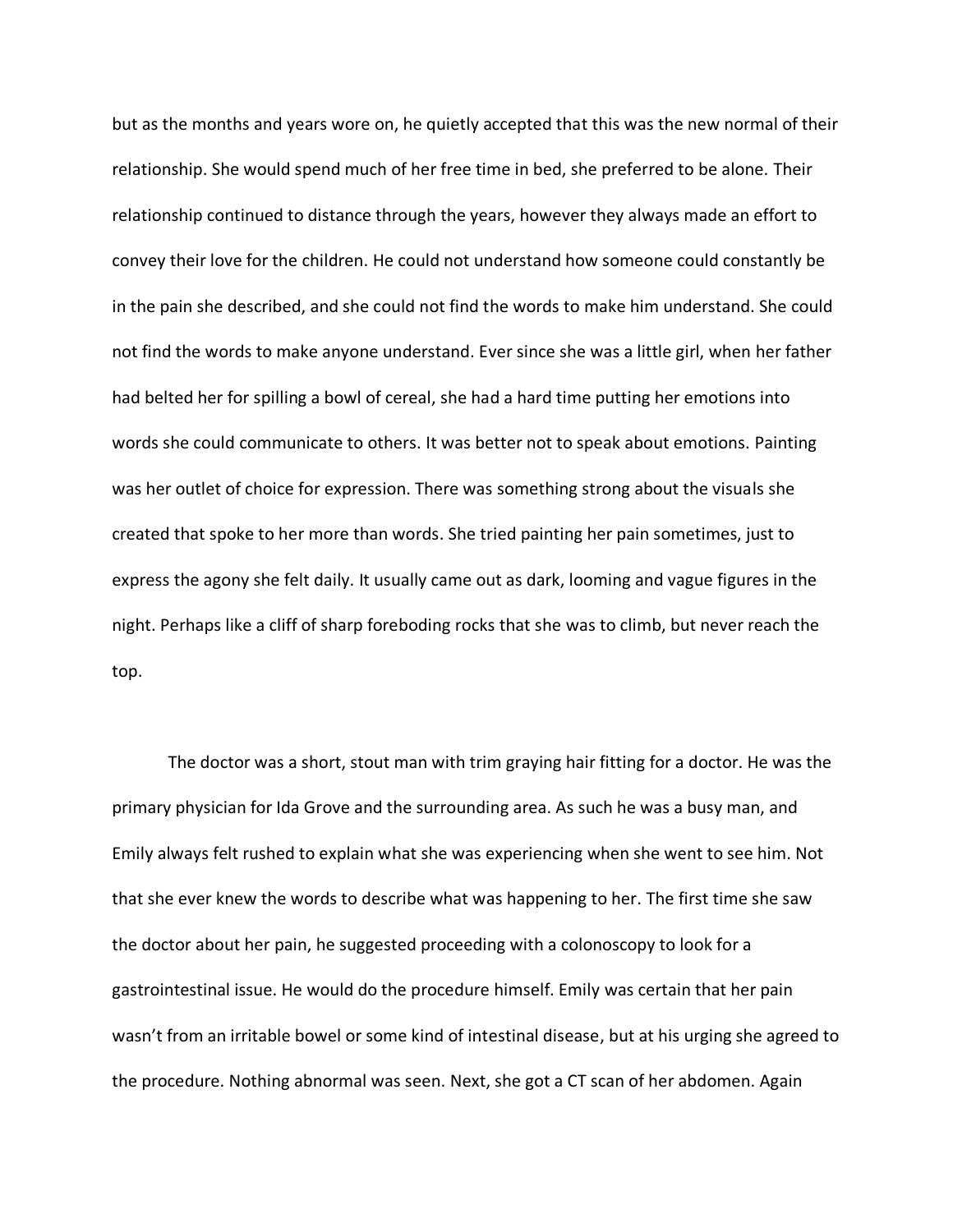nothing was remarkable. She was referred to a general surgeon, who performed something called a lysis of adhesions. They opened her abdomen and cut away some of the inflammatory tissue that had built after the hysterectomy. It did not help however. Emily thought it might have made things worse. She pleaded with the doctor that they would do no more operations. After this the doctor tried to control her pain using a medication called Tramadol. Emily was thankful because it did take the edge off of her pain when it was at its worst. One night she painted herself in a small box, trapped and with little room to breathe. The medication allowed her to push the sides of the box out just enough to breathe comfortably. This worked for a few months. However, she began to need to more and more of the medication in order to prevent "rushes" of pain when she didn't have the medication in her system. After almost a year of steadily increasing dosing and frequency, the doctor told her they would need to try something else. He started asking her about her sleep. It had been poor for many years, of course because of the pain she told him. It was worse at night with her mind unoccupied. But even before the pain she had slept poorly, anxious thoughts racing through her mind. He asked her about her appetite and some other things as well. She thought the questions were odd but found herself saying yes to most of them. The doctor left the room. She wondered what the doctor does when he leaves the room: talk to nurses? Jot down some notes? He returned much more quickly than she expected and started talking rapidly about depression and how the pain she was feeling may be caused in part by her depression. She left the doctor's office with a prescription for an antidepressant and instructions to return in six weeks or go to the ER if she was "feeling suicidal." She took the medicine, one time per day for six weeks. For the first several weeks she felt nothing. It's as if she was taking a sugar pill. By the time she returned to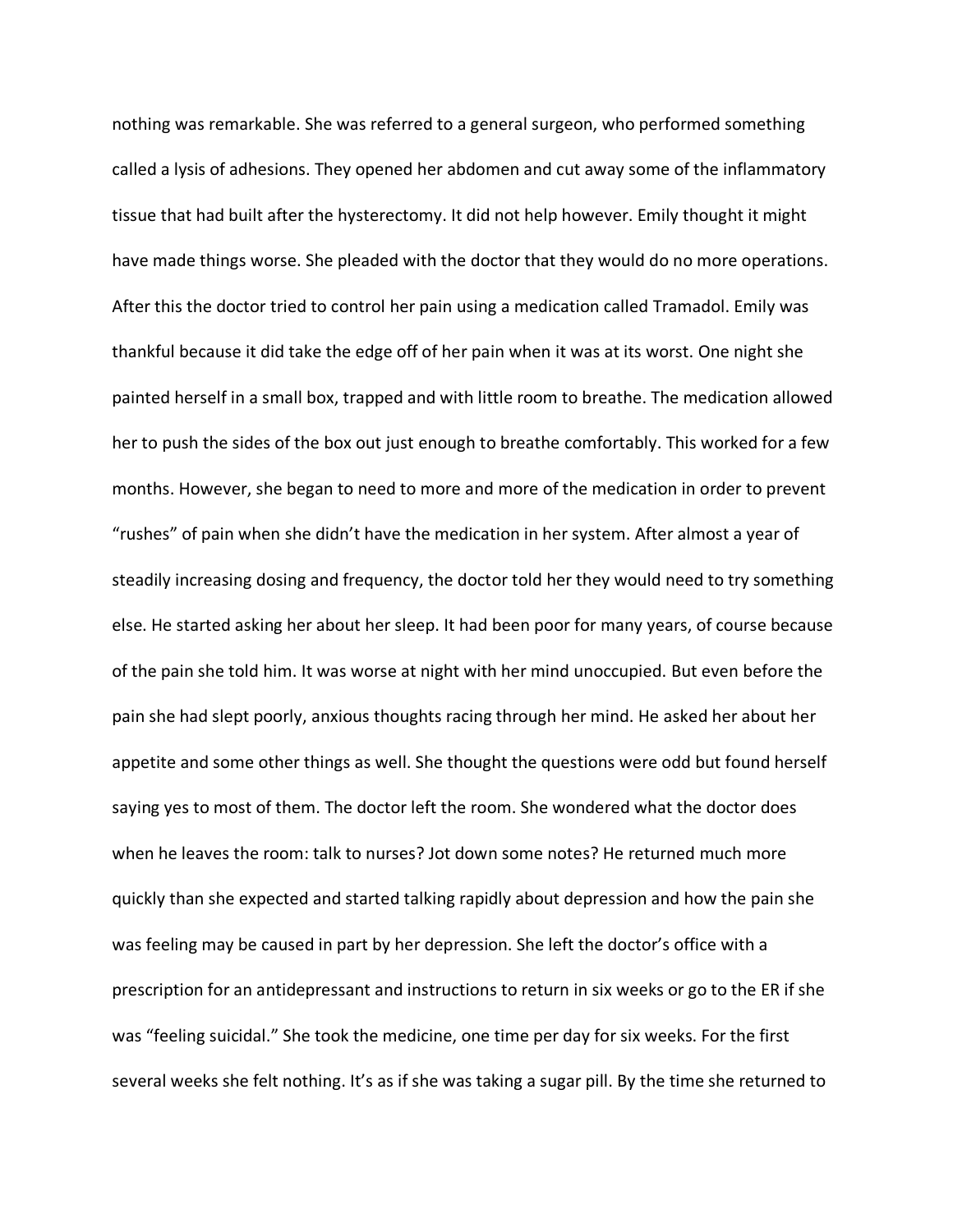the doctor, she still felt nothing. She told him as much and he suggested that maybe with another month of treatment the medication would start to improve her mood. That made her want to scream. "If I could just have a day without pain maybe, just maybe, I wouldn't be such a miserable sack of you-know-what all the time doctor," she said under trembling lips. She went to bed as soon as she got home and cried. She cried for a long time. Her stomach hurt tremendously. She imagined stabbing herself in the stomach, killing the pain, and the relief that it would bring. Being angry seemed to help distract her from the pain. In what seemed like just a moment later, Jacob was home from school and wanted a snack. She rose, took a tramadol, and went about the rest of the day with the raging helplessness pushed deep into the fibers of her soul so as to snuff it out.

The Dilaudid was suggested by the doctor once they had "maxed out" on the amount of tramadol she could take. Emily had recently quit her job, she could barely face the workday knowing those razor blades would be dancing around her abdomen. She knew her boss was not sorry to see her go; she had hardly been of much use at the plant, unable to move at much more than a tender shuffle. They switched from the Tramadol to Dilaudid. It was a stronger medication the doctor explained. She initially started taking two pills per day. Eventually those minutes before her next dose began to be some of the worst times of her life. She began to crave the feeling she would get after taking a dose. It was like everything was reduced, dulled to a far-away roar. She could hear the pain but it couldn't hurt her there. As the medication wore off the roar would come creeping toward her, like a train coming from a distance. And like a train, the pain was unstoppable when it came for her. She knew she was addicted to the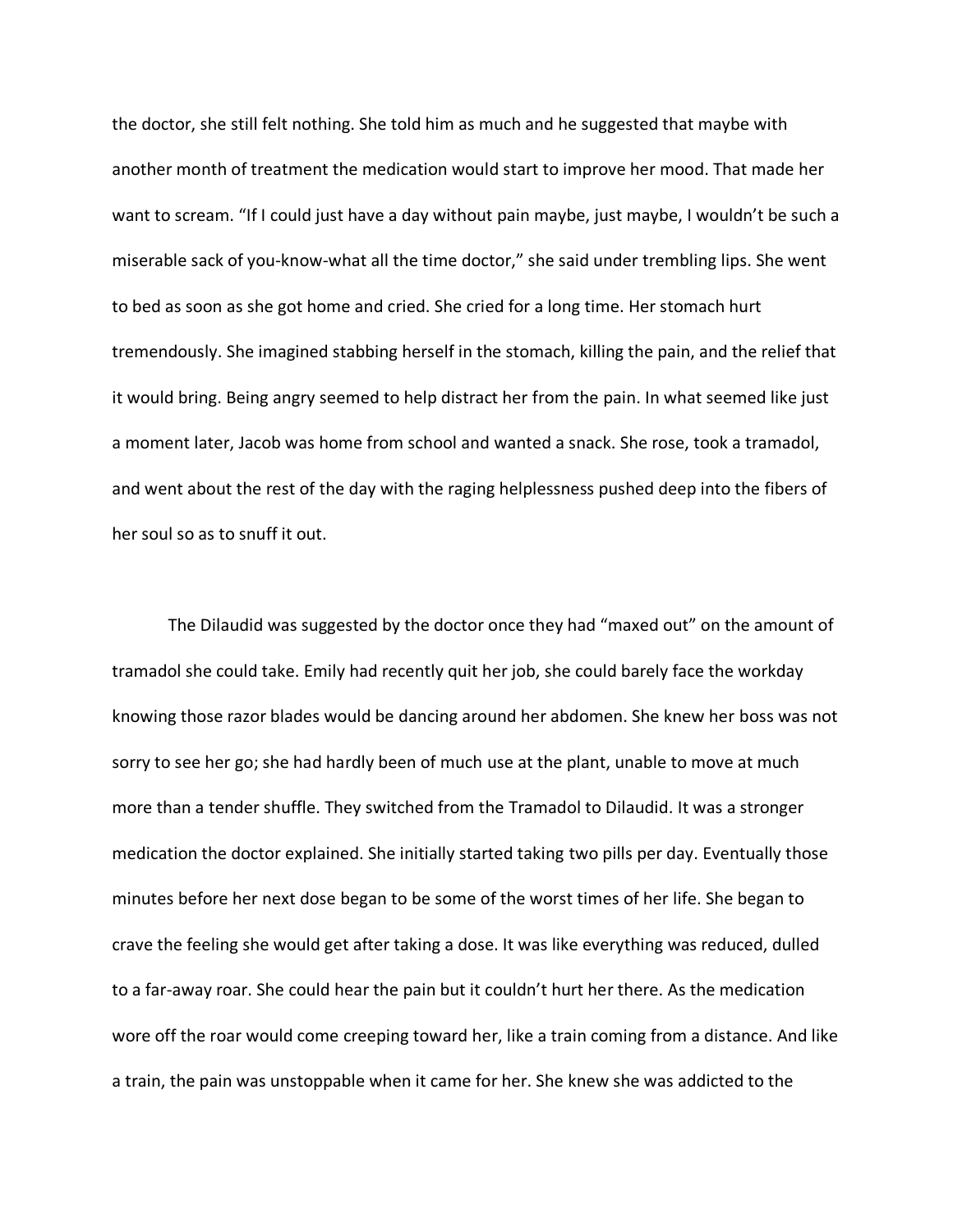medication and she didn't much care, frankly. It had made life somewhat normal. She had a routine now. She could tell she was in a fog for most of the day, and she overheard her daughter commenting on it to Jeff, that mom had no emotion and seemed sleepy all the time. Emily knew that she became dull when she was on the medication, but it was so much better than laying in bed and fighting mental battles with the pain every minute. Eventually, this became the new normal; her personality became lifeless. While she was able to perform the functions required of her as a mother, her relationships with family and friends deteriorated to mere formalities of conversation. She could become furious at the drop of a hat. There was no life in her life; the longing for her bed did not change despite the fact she had a routine now.

The specialist was a doctor in Sioux Falls that she was referred to when she started pressing for more Dilaudid. The doctor told her that this was someone who specialized in pain and may suggest some new ideas, such as injections or new medications. Emily was skeptical that anything new was going to help her. They had tried so much already. She finally had rhythm to her life, and while her new normal was not ideal it did at least keep her from battling the pain constantly. She knew she could say no if she was not interested. However, on the drive to Sioux Falls and reflecting on her last few years of misery, she couldn't help but notice she had not said no to anything the doctors had suggested. She was a helpless vessel, subject to their experimentation and medication. She resolved to say no this time if procedures were brought up. When the specialist walked in she introduced herself and began to explain what the pain clinic could provide to Emily. Then, she asked Emily to tell her story. It took about 40 minutes. Emily started with her fibroids, then the hysterectomy, how the pain didn't get better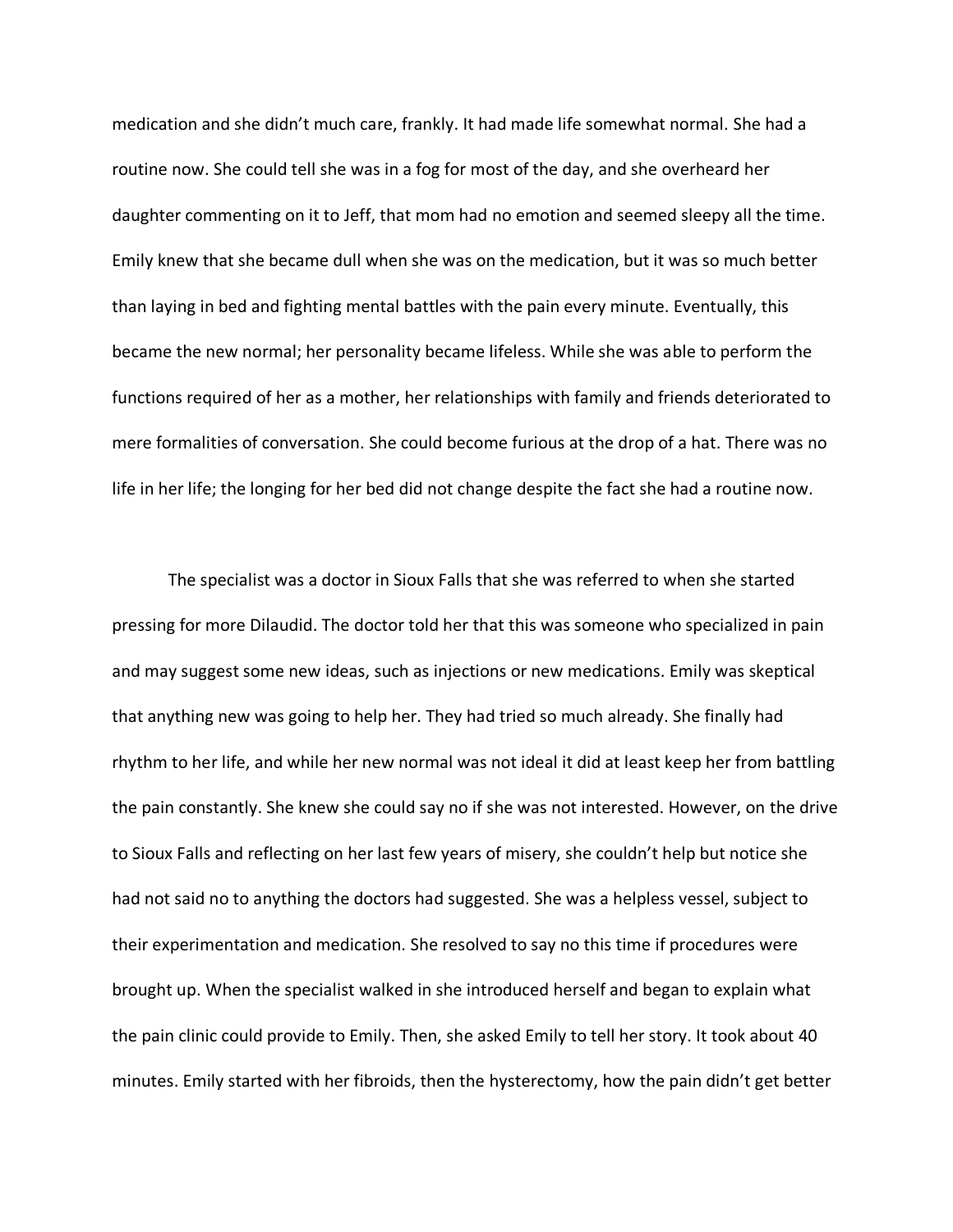after surgery, then all of the things that they tried, the procedures, and finally the Dilaudid. She teared up towards the end thinking about what life had become. The specialist sat quiet for a moment, thanked Emily for sharing, and the said, "This may be surprising, but I know multiple patients with something similar to what you are experiencing." Emily always knew she could not have been the only one experiencing this, but it sure felt like it. She told the specialist this. The Specialist nodded and told her that there was a support group that meets in Sioux Falls of patients with similar problems, and that she should check out the Facebook page. The specialist told Emily she was diagnosing her with something called Centrally Mediated Abdominal Pain Syndrome. She explained that while there were obvious things that provoked the pain, like the hysterectomy, her brain was abnormally amplifying signals coming from her intestines and perceiving these signals as pain. The problem was actually in her brain. So, the specialist wanted to try some techniques to reteach Emily's brain how to perceive these signals. Emily was surprised by this. She thought there would be more pills and procedures, and she reminded herself of her promise in the car to say no. However, these new concept of her pain left her grasping for words to say. She sat there for a moment. "So no procedures?" she asked. The specialist shook her head. "No new meds?" The specialist explained that there would be medication changes, to better target the cause of her pain. The Dilaudid would also have to be tapered down over time. This is something that Emily had anticipated. "I can't go off the Dilaudid, it's the only thing I have that works" she said firmly. The specialist told her that there was a pharmacist at the clinic that would work with Emily to find something that works while decreasing the Dilaudid. There was also a psychologist that the Specialist wanted Emily to talk to in order learn about techniques to combat her pain. She explained to Emily that her pain's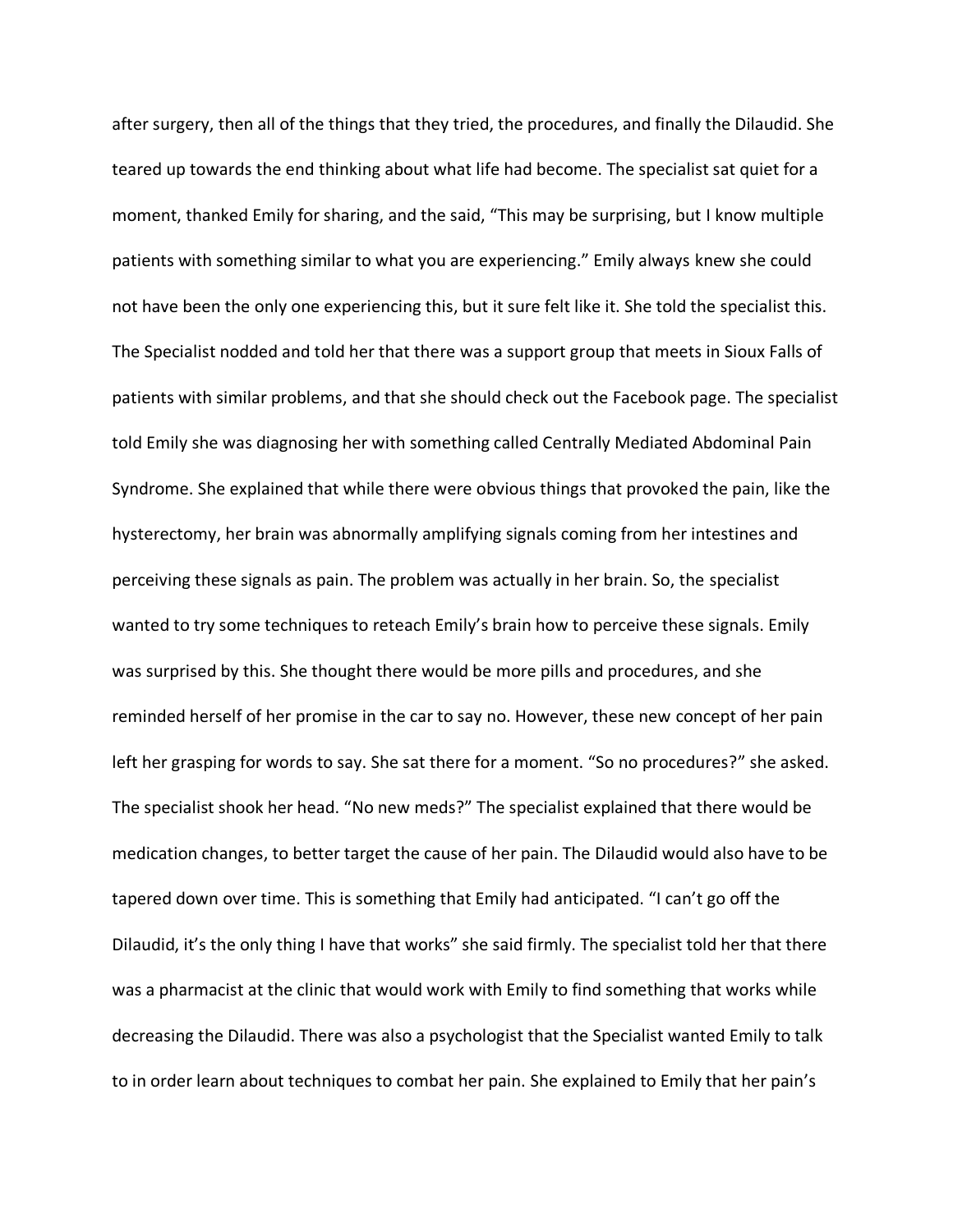origins were complex and they would need use multiple therapies in order to control it. With that, she stood and raised her had to shake, and told Emily the psychologist would be in next to talk to her.

The psychologist was a brightly dressed woman in her late forties, she listened intently to Emily tell her story and asked questions at various points to clarify what had happened. She explained that she was going to run through some techniques Emily could use to combat her pain when it began to come for her. They covered breathing techniques, something called "mindfulness," and relaxation of the muscles around her abdomen and pelvis. Emily was skeptical of these techniques but was happy to be focusing on things to lessen her pain. The final meeting of her appointment was with the pharmacist. The pharmacist was young woman in the drab grey dress and glasses of a professional. They discussed how the Dilaudid was going to be gradually decreased and that soon she would start a new medication called amitriptyline that had been shown to improve the type of pain Emily was having. By this point Emily was very excited to try new things that might help. On the drive home she found herself singing to her favorite song when it came on the radio, Tom Petty and the Heartbreaker's "American Girl." The sun was setting over the cornfields to her right, and she felt herself smiling for the first time in what seemed like years. She thought to herself that maybe she would paint tonight, paint these cornfields with the fading sun dancing through the tassels as it slipped past the horizon. She hadn't painted in over a year.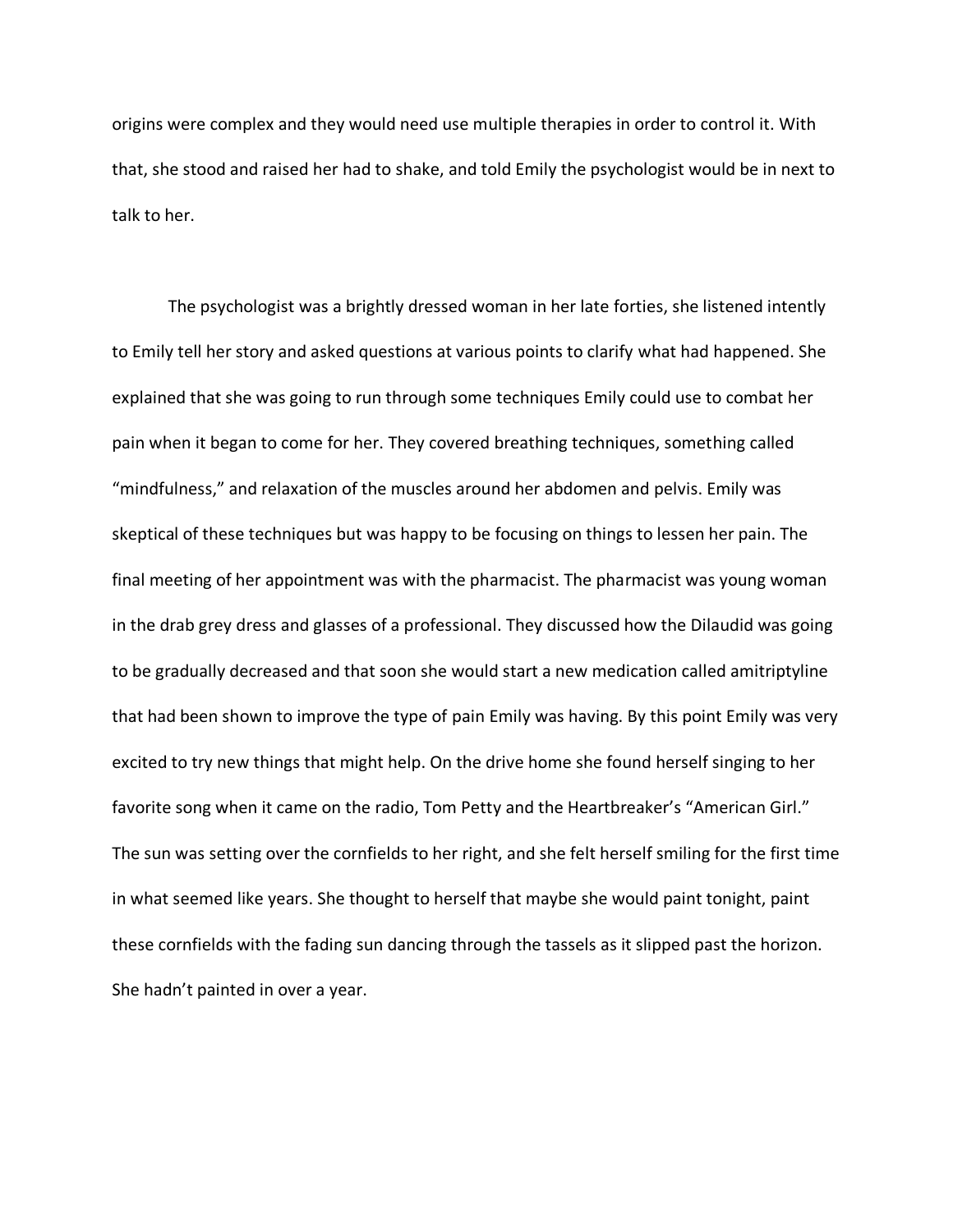The pain did not improve. The optimism Emily had felt on that ride home dissipated within two weeks. She tried the techniques she was taught. Focusing on fighting the pain almost made it worse. She had become so good at pushing it away on her own that the new techniques only made her focus on what was happening with her body. Decreasing the Dilaudid made her feel nauseous, but she knew she couldn't take more than the prescribed amount because she couldn't get more. She started taking another dose during the day and skipping the dose before bed, fighting to a fitful sleep late in the night. Then she tried taking one before bed and less during the day. She was a miserable wreck. The dulling effects of the medication were still present during much of the day, but she was now nauseous when she went without it. The doctors had her trapped in this cycle too. She had to go to the pain clinic all the way in Sioux Falls and see the pharmacist just to get her prescriptions. Soon, she began to hate the pain clinic and the torture they were putting her through. She tried to go to the emergency department in Ida Grove and explain to them the pain she was in, but they knew who she was and that she was not to get more medication. Then she went to a town about a half hour drive away, Denison. She told them she had had abdominal pain for a long time and she just needed something to get her home. The ER doctor told her he would be back in a moment. Emily saw him looking at a computer where he thought she couldn't see her. When he came back he explained they were not comfortable giving her any pain medication and that she should call her primary physician. Tears streamed past her cheeks as she walked out of the emergency room. On the drive home, as she passed every electric pole she imagined her car drifting over the edge of the road, bouncing through the ditch, and slamming into the pole. "It would be quick,"she thought, "and rather painless." She grinned through tears at the word painless.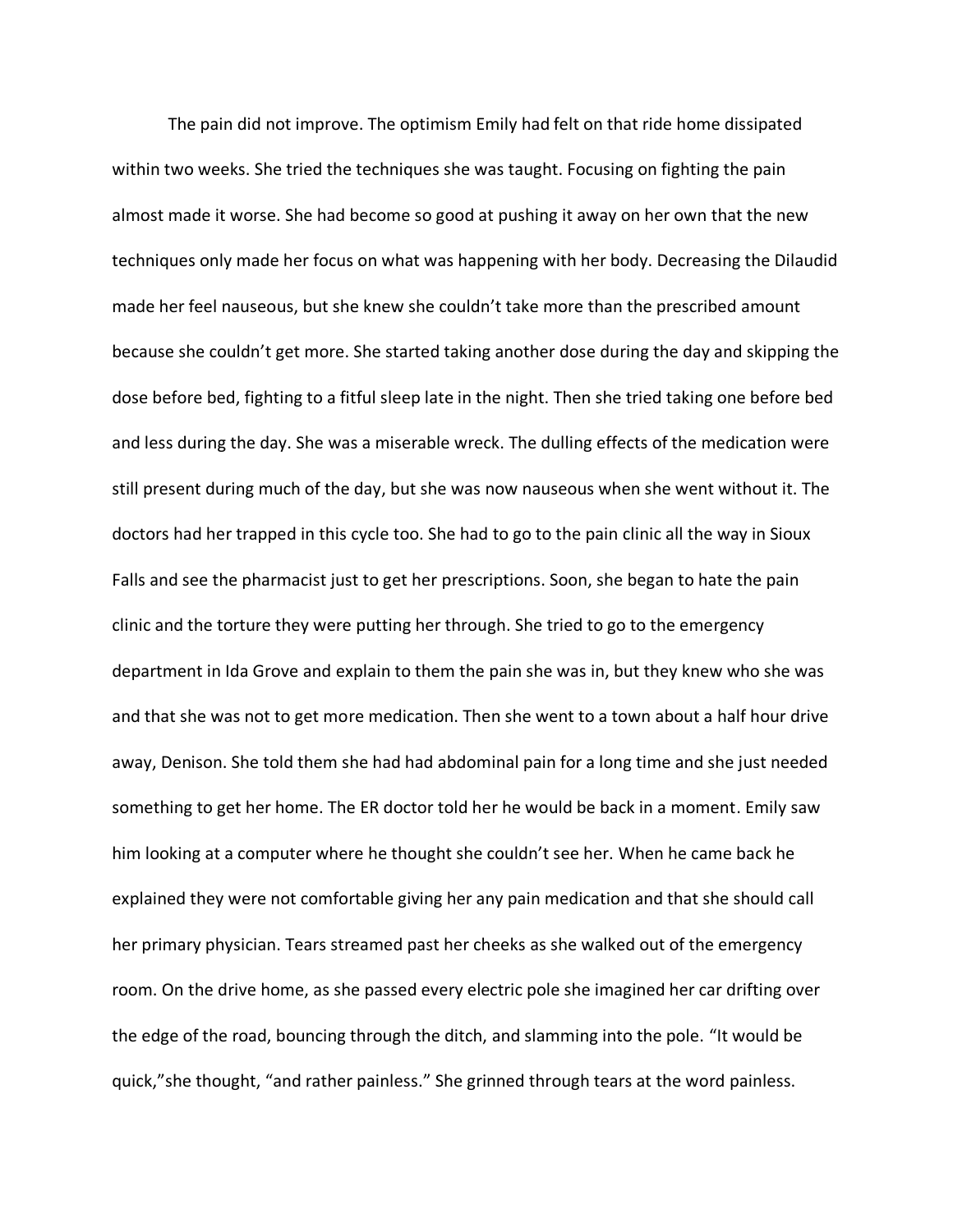Suddenly she was pulling into her driveway however. She put her head on the steering wheel and sobbed as she remembered Jacob and his recent interest in her painting. They had set up a small easel next to mom's for him to paint at, although he needed permission to get the paints out. She took a few minutes and composed herself, got out of the car, and resumed the routine she had been living for two and half years now.

The Pain Clinic continued to taper her Dilaudid despite her protests. After several months, she started to notice a difference, and a small sprig of hope began to grow in her soul that maybe this could get better. Her pain was not any better, but the nausea had gone away without her noticing. Her thinking was clearer during the day. Her daughter Amelia, fifteen by this time**,** remarked that mom "wasn't acting so stoned." Her friendly snark had started to return. She continued to see the psychologist; fortunately Jeff's insurance paid for this. They continued to work on coping techniques, which Emily eventually learned how to apply to her own body in ways that worked. She was able to combat the pain with growing success. The specialist eventually convinced Emily, based on their other successes, to try a trial of an implantable spinal cord stimulator. She explained that the pain Emily was experiencing was generated in her abdomen and amplified abnormally in her brain. If they interfered with the signal coming from her abdomen, there was a good chance that her pain could be substantially reduced. Emily agreed to try this stimulator when she was assured that it would not require operating on her abdomen again. The specialist explained that on the day of the procedure, Emily would be placed on a table, and a needle would be inserted just like for the epidural she had when she gave birth to Jacob**.** This needle would contain the leads for the stimulator,